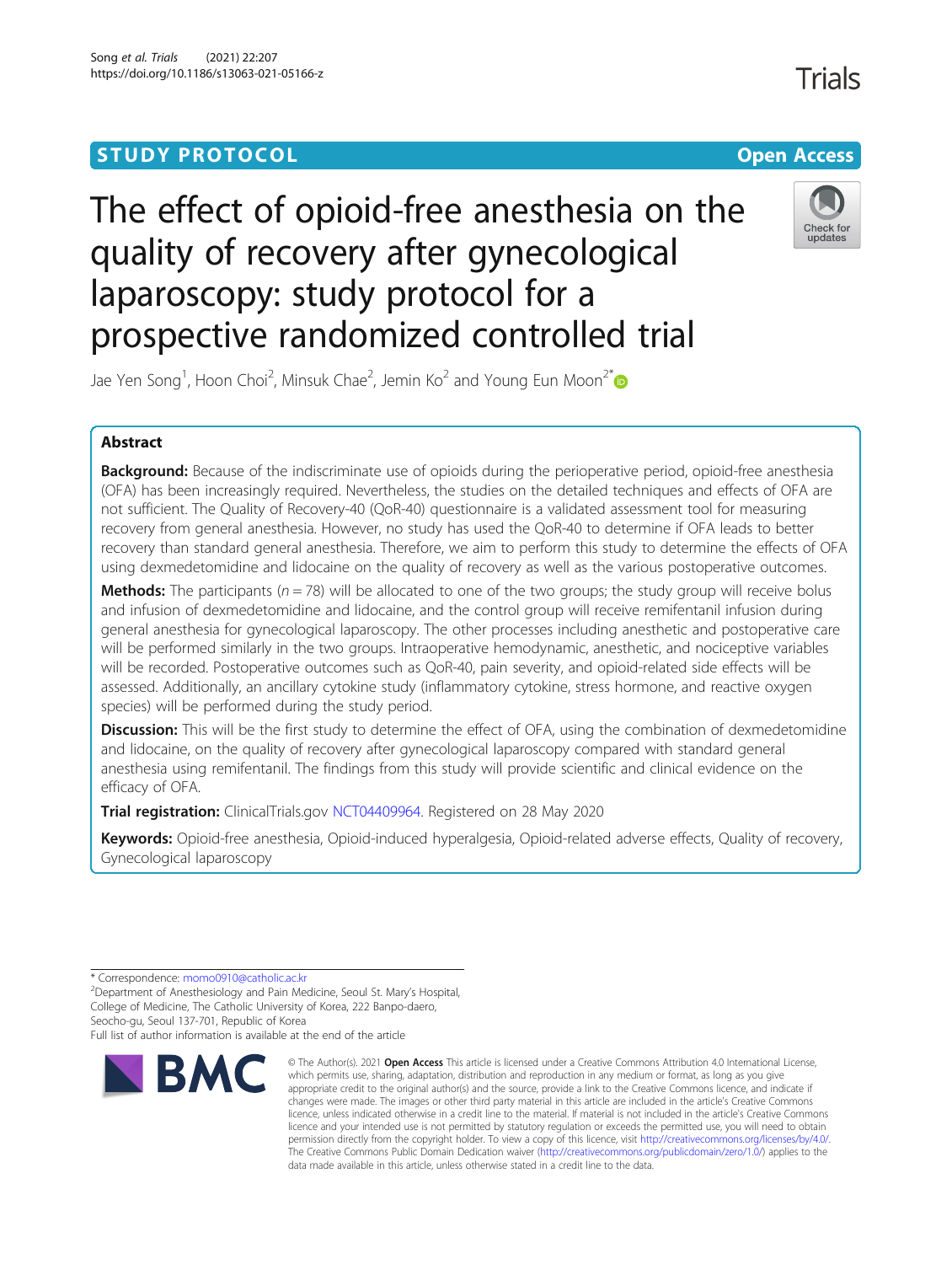# Background

Laparoscopy is a common surgical treatment for various gynecologic diseases.  $CO<sub>2</sub>$  pneumoperitoneum is necessary for this surgery, which requires general anesthesia. Because of the pneumoperitoneum and surgical stimulus, the routine use of intravenous (IV) opioids during general anesthesia tends not to be questioned.

Increasingly indiscriminate use of opioids during the perioperative period ultimately led to an "opioid crisis," particularly in the USA  $[1, 2]$  $[1, 2]$  $[1, 2]$ . Among patients receiving chronic opioid therapy, treatment is started after surgery in 27% of cases on the prescription by surgeons or anesthesiologists [[3](#page-6-0)]. Therefore, they have been confronted with their responsibilities for considerate use as perioperative opioid prescribers [[2](#page-6-0)].

For the recent 10 years, opioid-free postoperative analgesia is needed; many studies have reported on this topic over the past 10 years [\[4](#page-6-0)]. Multimodal analgesia using  $N$ methyl-D-aspartate (NMDA) antagonists, local anesthetics, anti-inflammatory drugs, and alpha-2 agonists can be effective. However, studies on opioid-free anesthesia (OFA) are still in the early stages  $[5]$  $[5]$ .

While OFA using dexmedetomidine has been reported to be effective during several types of surgery, such as bariatric surgery and laparoscopic cholecystectomy [\[6,](#page-6-0) [7](#page-6-0)], there has been no report on gynecological laparoscopy. Patients undergoing this surgery are generally sensitive to pain and are at high risk of postoperative nausea and vomiting (PONV). Moreover, tolerance to pain develops within 90 min with remifentanil, a commonly used opioid for general anesthesia [[8\]](#page-6-0), leading to the requirement for more opioids during the acute postoperative period. Thus, patients scheduled for gynecological laparoscopy are at risk of ever-increasing opioid requirements and opioidrelated side effects, such as PONV, sedation, or ileus, leading to delayed recovery from surgery.

The Quality of Recovery-40 (QoR-40) questionnaire is used to assess recovery from general anesthesia according to five dimensions of health, including physical comfort, physical independence, emotional state, psychological support, and pain. Generally, a 10-point difference equates to a 15% improvement in the quality of recovery [\[9](#page-6-0)]. The validity and reliability of the QoR-40 have been confirmed in previous studies, and it has been used to investigate recovery after various anesthetic and surgical techniques [[10,](#page-6-0) [11](#page-6-0)]. However, no study has used the QoR-40 to determine if OFA leads to better recovery than standard general anesthesia. Therefore, we aim to perform this study to determine the effects of OFA using dexmedetomidine and lidocaine on the quality of recovery from gynecological laparoscopy, according to various postoperative outcomes. Additionally, we will assess the feasibility of OFA for gynecological laparoscopy.

# **Methods**

This randomized, single-blind clinical trial of patients scheduled to undergo elective gynecological laparoscopy will use concealed allocation. The patients will be allocated to receive either OFA (dexmedetomidine and lidocaine) or a standard anesthesia protocol (remifentanil). This study will be conducted at Seoul St. Mary's Hospital, Catholic University Medical College, South Korea. Figures [1](#page-2-0) and [2](#page-3-0) provide an overview of the study schedule, which was designed in accordance with the Standard Protocol Items: Recommendations for Interventional Trials (SPIRIT) guidelines.

# **Participants**

The inclusion criteria for this study are as follows: adults (aged 20–65 years) scheduled for elective gynecological laparoscopy including hysterectomy, uterus myomectomy, oophorectomy, salpingectomy, cyst enucleation, and cystectomy. Postoperative IV patient-controlled analgesia (PCA) will be applied in all the patients. The exclusion criteria are refusal to participate in the study, emergent surgery, cancer surgery, chronic pain requiring a pain killer, psychiatric disease, preoperative bradycardia (heart rate [HR] < 50 bpm), hypotension, atrioventricular block, intraventricular or sinoatrial block, body mass index  $>$  35 kg/m<sup>2</sup>, allergy or history of adverse events to study drug, pregnancy, or lactation.

# Randomization and blinding

The enrolled participants will be randomized to one of two groups (study or control group). The block randomization scheme will be generated using a webbased random number generator (at [www.random.org](http://www.random.org)) by a research nurse. Participants will be randomized to receive OFA or standard general anesthesia at a 1:1 allocation ratio using stratified block randomization with a fixed block size. Once a patient has been enrolled, the medical staff will open an opaque, sequentially numbered envelope containing the group allocation.

The participants and surgeons will be kept blinded to the group allocation throughout the study period. The medical staff providing postoperative care and evaluating outcomes in the post-anesthesia care unit (PACU) and the ward will also be unaware of the group allocation. The anesthesiologists performing general anesthesia will be the only unblinded staff. However, they will not participate in the postoperative care or assessment of postoperative outcomes.

# Intervention

This study has two arms (Fig. [1\)](#page-3-0). Both arms include general anesthesia for gynecological laparoscopy and postoperative care, according to the clinical practice guidelines. Before starting the study, the participants will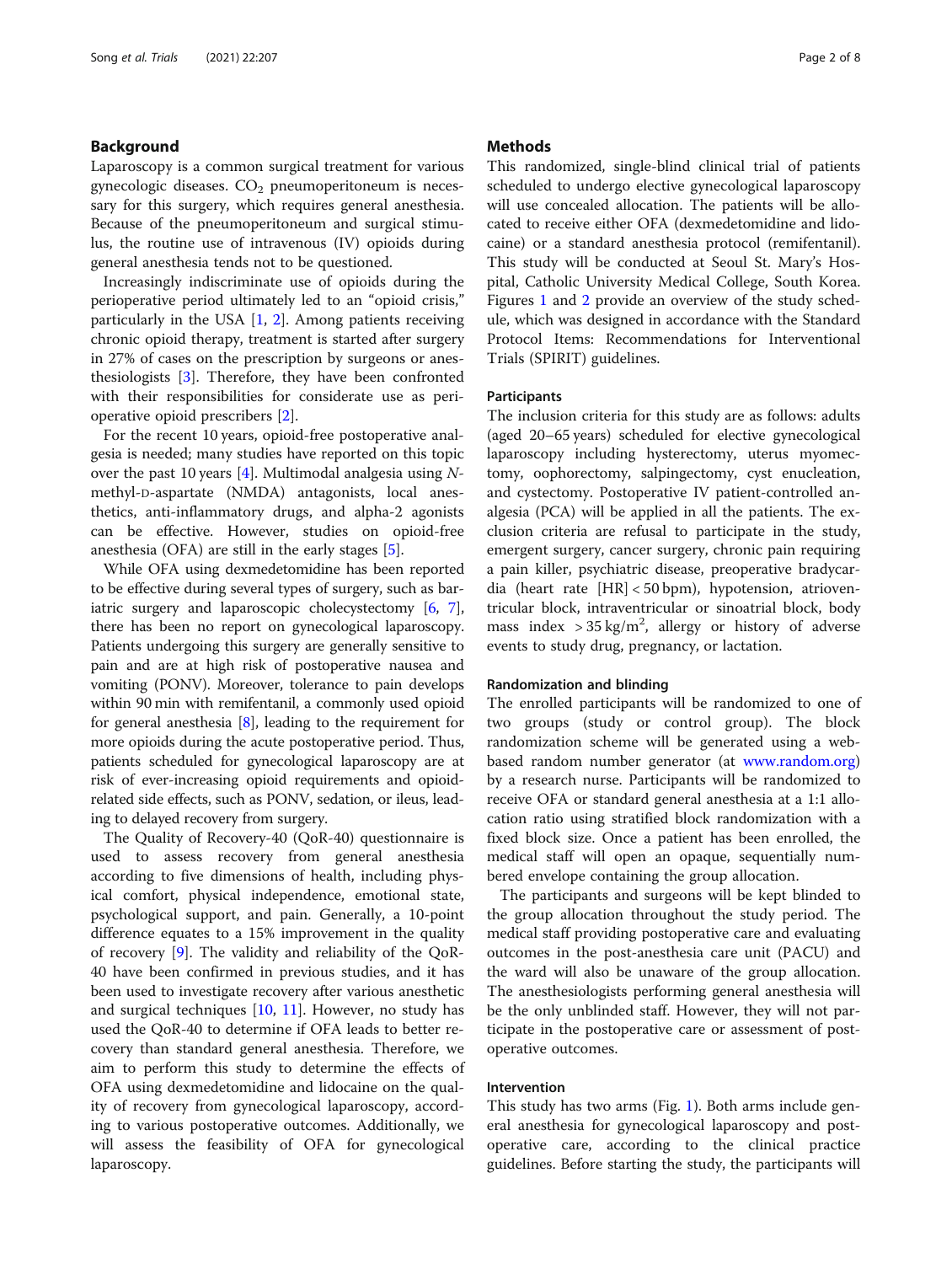<span id="page-2-0"></span>

be instructed on how to assess their pain intensity using a visual analog scale (VAS; 0 cm = no pain, 10 cm = worst pain imaginable) and how to use IV PCA. To improve adherence to the protocol, participants will be asked to request analgesia without hesitation if the VAS pain score is  $> 4$ .

None of the patients will receive premedication. Electrocardiography, non-invasive blood pressure measurements, pulse oximetry, neuromuscular monitoring using train-of-four (TOF) stimulation, bispectral index (BIS VISTA Monitoring System; Aspect Medical Systems, Inc., Norwood, MA, USA) monitoring of anesthesia depth, and Surgical Pleth Index (SPI; General Electric Healthcare, Helsinki, Finland) measurements of nociception will be applied in the operating room. General anesthesia will be induced with 1.5–2 mg/kg IV propofol. After unconsciousness is confirmed (BIS value < 60), absence of an eyelash reflex, and no response to verbal stimulation, 0.8 mg/kg rocuronium will be injected and orotracheal intubation will be performed using a direct laryngoscope when there are zero TOF twitches. Ventilation will be controlled mechanically and then adjusted to maintain the end-tidal  $CO<sub>2</sub>$  value at 25-40 mmHg throughout the surgery. Additional rocuronium will be administered as required. Anesthesia will be maintained with 4–6% desflurane (expired concentration) in 40% air/oxygen (total flow, 4 L/min) to maintain the BIS at 30–60. Ephedrine (4 mg IV) will be injected in the cases with systolic blood pressure (SBP) < 80 mmHg or mean arterial pressure (MAP) < 60 mmHg. If the HR decreases to < 45 bpm, atropine (0.25 mg IV) will be administered.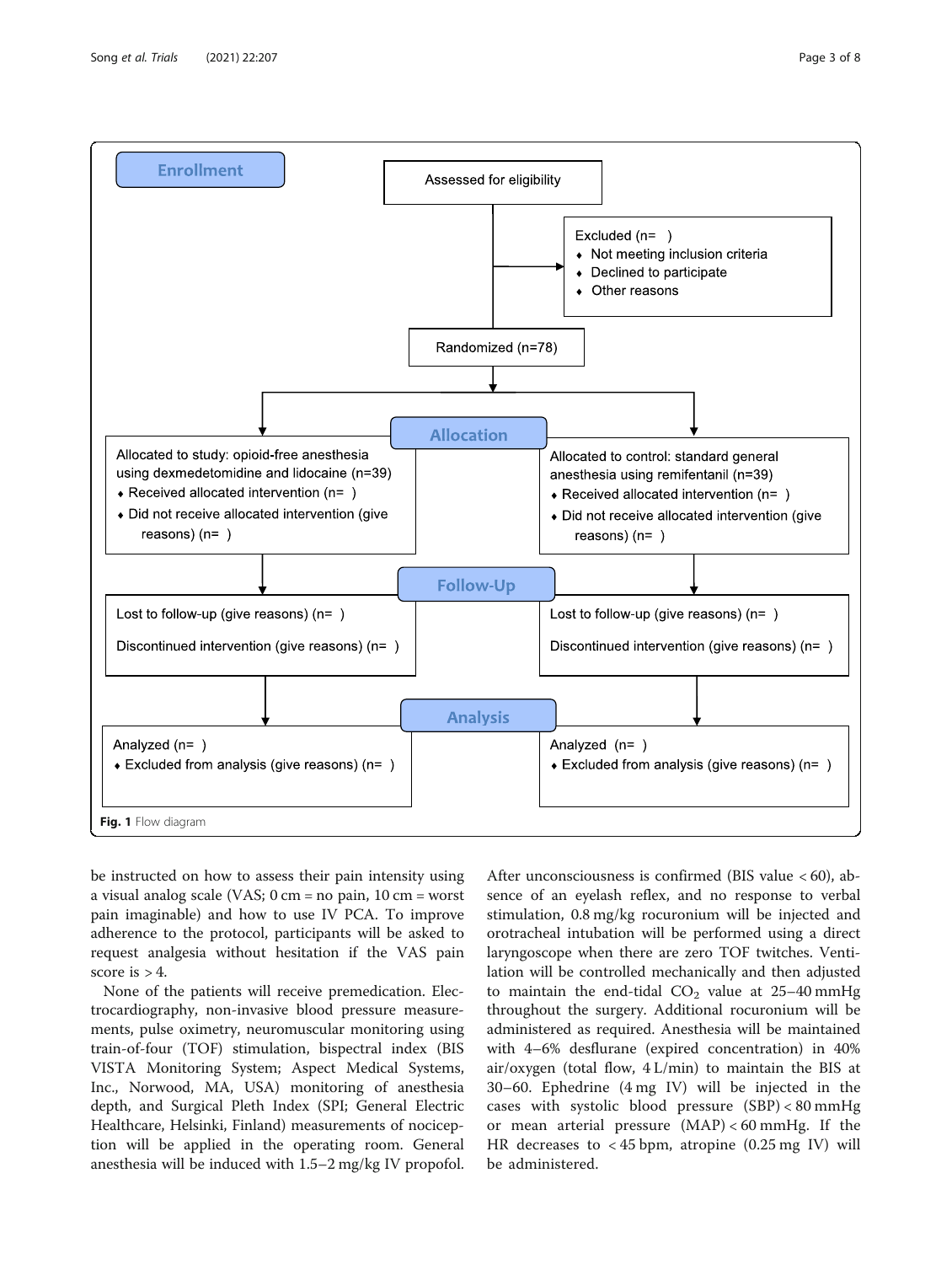<span id="page-3-0"></span>

|                                                                                                 | <b>STUDY PERIOD</b>                                              |                 |                                    |             |                                    |                       |                       |
|-------------------------------------------------------------------------------------------------|------------------------------------------------------------------|-----------------|------------------------------------|-------------|------------------------------------|-----------------------|-----------------------|
|                                                                                                 | <b>POST ALLOCATION</b><br><b>ENROLLMENT</b><br><b>ALLOCATION</b> |                 |                                    |             |                                    |                       |                       |
| <b>Timepoints</b>                                                                               | <b>Before surgery</b>                                            | <b>Baseline</b> | Immediately<br>after<br>intubation | incision    | Immediately<br>after<br>extubation | 0.5h after<br>surgery | 24 h after<br>surgery |
| <b>ENROLLMENT</b>                                                                               |                                                                  |                 |                                    |             |                                    |                       |                       |
| Informed consent                                                                                | $\mathsf X$                                                      |                 |                                    |             |                                    |                       |                       |
| <b>Eligibility screen</b>                                                                       | $\mathsf X$                                                      |                 |                                    |             |                                    |                       |                       |
| Allocation                                                                                      | X                                                                |                 |                                    |             |                                    |                       |                       |
| <b>INTERVENTIONS</b>                                                                            |                                                                  |                 |                                    |             |                                    |                       |                       |
| Study group<br>(Dexmedetomidine,<br>lidocaine)<br>Control group<br>(Remifentanil)               |                                                                  | ۰               |                                    |             |                                    |                       |                       |
| <b>ASSESSMENTS</b>                                                                              |                                                                  |                 |                                    |             |                                    |                       |                       |
| Demographic<br>characeristics                                                                   | X                                                                |                 |                                    |             |                                    |                       |                       |
| Hemodynamic<br>variable                                                                         |                                                                  | X               | X.                                 | X           | X                                  |                       |                       |
| Anesthetic depth                                                                                |                                                                  |                 | $\boldsymbol{\mathsf{X}}$          | $\mathsf X$ | $\boldsymbol{\mathsf{X}}$          |                       |                       |
| Nociception level                                                                               |                                                                  |                 | $\boldsymbol{\mathsf{X}}$          | $\mathsf X$ | X                                  |                       |                       |
| Pain level (VAS)                                                                                |                                                                  |                 |                                    |             |                                    | X                     | X                     |
| Sedation level                                                                                  |                                                                  |                 |                                    |             |                                    | X                     | X                     |
| PONV incidence                                                                                  |                                                                  |                 |                                    |             |                                    | X.                    | X                     |
| Shivering incidence                                                                             |                                                                  |                 |                                    |             |                                    | X                     | X                     |
| Time to 1 <sup>st</sup> flatus or<br>defecation                                                 |                                                                  |                 |                                    |             |                                    |                       | X                     |
| TNF- $\alpha$ , IL-1 $\beta$ , IL6,<br>IL-10, MnSOD, MMP-<br>9, noorepinephrine,<br>epinephrine |                                                                  | X               | X                                  | X           | X                                  |                       | X                     |
| Adverse effects                                                                                 |                                                                  |                 | X                                  | $\mathsf X$ | $\mathsf X$                        | $\times$              | X                     |

necrosis factor; IL interleukin; MnSOD, manganese superoxide dismutase; MMP, matrix metalloproteinase

All the enrolled patients will be allocated to one of the following two groups: study group (OFA using dexmedetomidine and lidocaine) and control group (standard general anesthesia using remifentanil).

The study group will receive dexmedetomidine 0.7 μg/ kg IV for 10 min before the propofol injection. Immediately after inducing anesthesia, a 1.5-mg/kg IV lidocaine bolus will be injected followed by a 1.5-mg/kg/h infusion. The dexmedetomidine infusion will be started at  $0.5 \mu$ g/kg/h and adjusted in steps of 0.1  $\mu$ g/kg/h to maintain the SBP baseline within ±20%. The dexmedetomidine and lidocaine infusion will be stopped when skin suturing begins.

The control group will receive 3.5 ng/ml remifentanil using a target-controlled infusion (Orchestra Base Primea, Fresenius Vial, Brezins, France) before the propofol injection. After inducing anesthesia, the remifentanil infusion will be adjusted in increments of 0.5 ng/ml to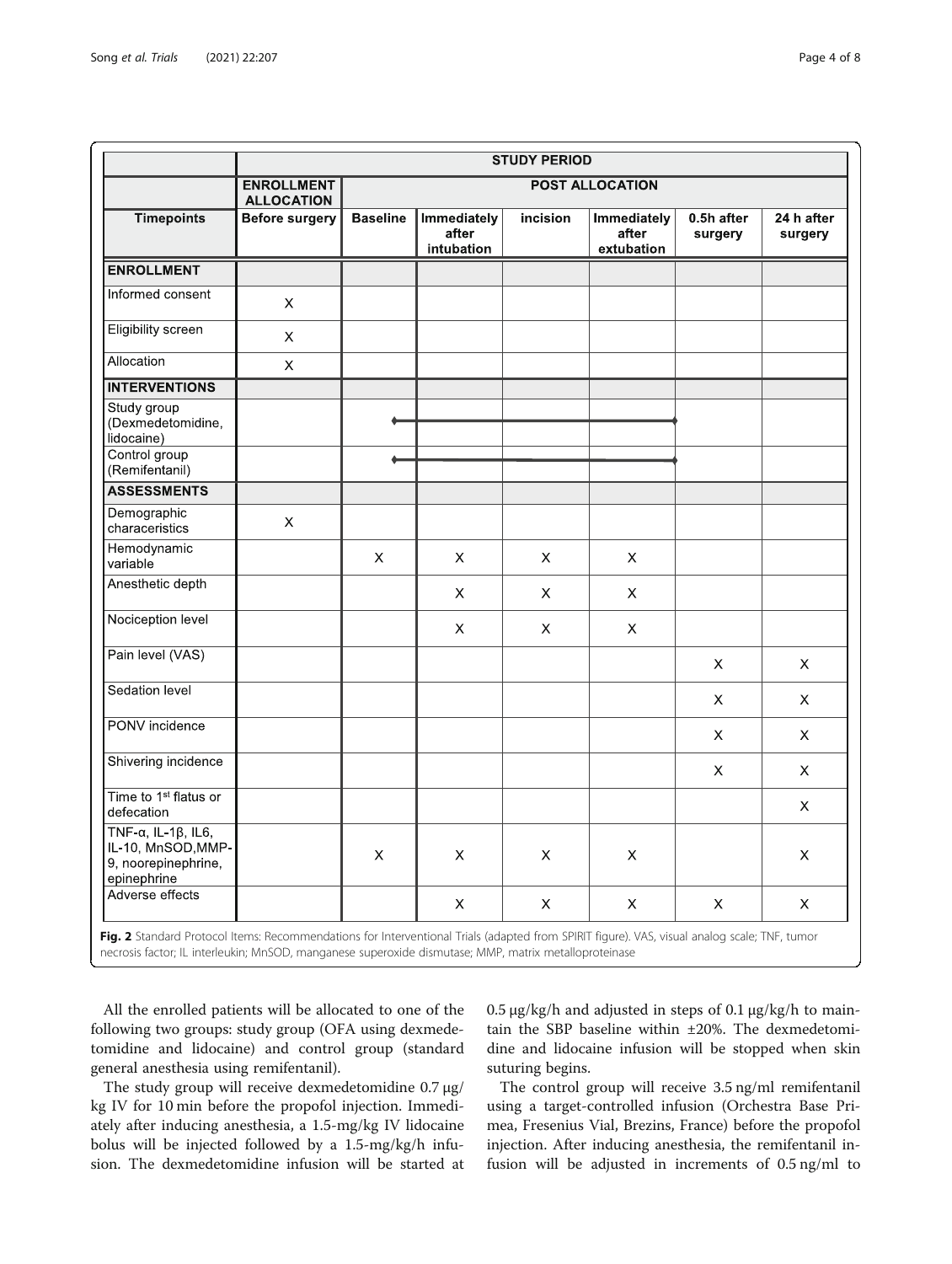maintain the SBP baseline within ±20%. The remifentanil infusion will be stopped at the end of skin suturing.

The laparoscopy will be performed under video guidance with three punctures in the abdomen. Intraperitoneal pressure will be maintained at about 12 mmHg. All patients will receive 5 mg dexamethasone at the start, and palonosetron 75 μg at the end, of surgery to prevent PONV. Acetaminophen (1 g via an IV drip) and ketorolac (30 mg IV) will be administered 30 min before the end of surgery for postoperative pain control. These non-opioid analgesics will be also used in the general ward. After confirming self-respiration, patients will be extubated and transferred to the PACU. If the patient complains of pain (VAS score > 4) in the PACU, fentanyl 0.5–1 μg/kg will be administered immediately. Once the acute pain is under control, IV PCA (fentanyl 15 μg/kg in 100 mL normal saline, basal rate 0 mL/h, bolus 1 mL, lock-out time 10 min) will be applied in all patients, and no loading dose will be administered. Metoclopramide 10 mg IV will be injected in cases of PONV. The patients will be discharged to the general ward when their Aldrete score is  $\geq 9$  [\[12\]](#page-6-0).

# **Outcomes**

# Primary outcome

The primary outcome is the quality of postoperative recovery according to the QoR-40 questionnaire scores on postoperative day (POD) 1. The QoR-40 questionnaire includes five dimensions of recovery: physical comfort (12 items), emotional state (9 items), physical independence (5 items), psychological support (7 items), and pain (7 items). Each item is scored on a 5-point Likert scale (none of the time, some of the time, usually, most of the time, and all of the time). The total score on the QoR-40 ranges from 40 (poorest possible recovery) to 200 (best possible recovery). The QoR-40 will be completed the day before the surgery and on POD 1.

# Other outcomes

To determine whether OFA provides the same effects as remifentanil-used general anesthesia, such as hemodynamic stability and sedation, we will obtain intraoperative hemodynamic data (SBP, MAP, and HR), anesthetic depth (BIS), and nociception severity (SPI) data, at baseline, before intubation (at the time of unconsciousness), immediately after intubation, at the time of the incision, and immediately after tracheal extubation. Additionally, to assess intraoperative complications, episodes of bradycardia (< 45 bpm) in association with the administration of atropine, hypotension (SBP < 80 mmHg or  $MAP < 60$  mmHg), hypertension (MAP  $> 90$ mmHg), and shock (anaphylactic, septic, cardiac, or hemorrhagic) will be recorded.

Pain severity will be assessed using a VAS upon arrival in the PACU and every 15 min thereafter. Additionally, the sedation severity (none/sedated and responsive to verbal stimuli/sedated and unresponsive to verbal stimuli), the incidence of PONV and shivering, the requirement for analgesics and antiemetics, and the PACU stay will be assessed. These outcomes will be evaluated again 24 h after the surgery. Additionally, the time to the first flatus or defecation will be recorded.

# Ancillary cytokine study

To determine the potential involvement of OFA in neuroinflammation, an ancillary study will be performed on the 50 enrolled patients  $(n = 25$  in each group). Blood samples will be measured for cytokines at baseline, immediately after tracheal intubation, at the time of the incision, immediately after tracheal extubation, and 24 h after surgery. The cytokines to be measured include proinflammatory cytokines (tumor necrosis factor-α, interleukin [IL]-1β, and IL-6), an anti-inflammatory cytokine (IL-10), reactive oxygen species (ROS; manganese superoxide dismutase, matrix metalloproteinase [MMP]-9), and stress hormones (norepinephrine and epinephrine). All blood samples will be placed in tubes and centrifuged within 1 h, and the plasma will be separated and stored at − 70 °C until analysis. All plasma specimens will be discarded after the completion of the study.

# Sample size

The primary outcome is the QoR-40 score on POD 1. Based on a previous study that reported a 13-point difference in QoR-40 scores between different anesthetic techniques [\[13\]](#page-6-0), a sample size of 34 was calculated to be as necessary to achieve a power of 80% with a type 1 error of 0.05. An additional 15% of participants are added to account for possible loss to follow-up. Thus, the final sample size will be 78 participants (39 in each group).

### Statistical analysis

A researcher blinded to the group allocation will perform the statistical analysis of all randomized patients (intention-to-treat analysis) using the SPSS for Windows software (ver. 18.0; SPSS Inc., Chicago, IL, USA). Data will be expressed as frequencies or percentages for categorical variables and means with standard deviations for quantitative variables. The Kolmogorov-Smirnov test will be used to check the normality of the distribution of the quantitative variables. Student's  $t$  test or the Mann-Whitney  $U$  test will be used to analyze the quantitative variables, including the primary outcome (QoR-40) and postoperative fentanyl requirement. The chi-square or Fisher's exact test will be used to analyze the qualitative variables. Continuous endpoints repeatedly measured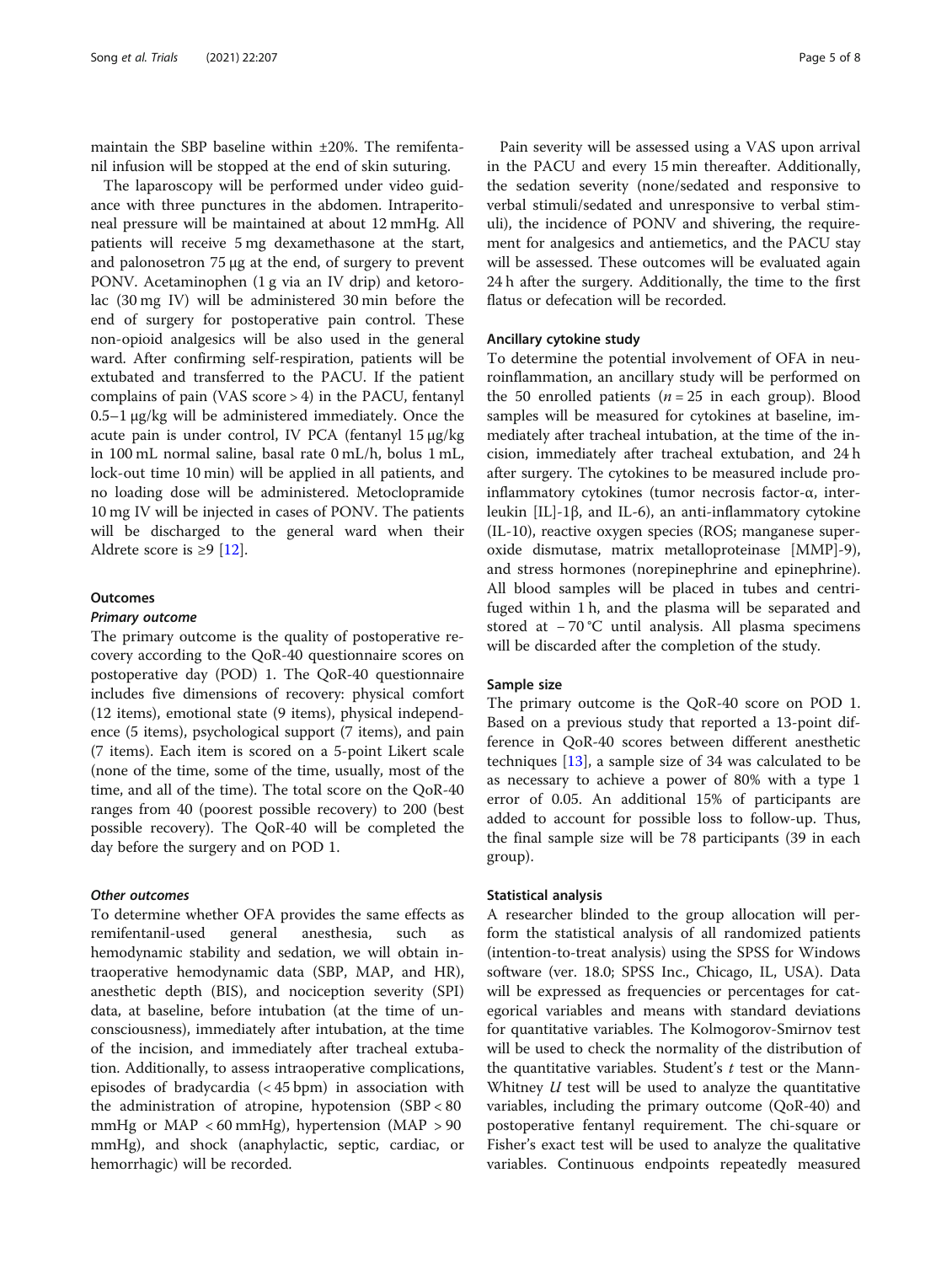during the study period will be analyzed using repeated measures two-way analysis of variance. A  $P$  value  $< 0.05$ will be considered significant.

Analyses will be performed between the groups as randomized. Participants who withdraw from the trial will be followed up, according to the routine clinical practices. To reduce missing data in the intention-to-treat analysis, the investigator may ask the participants which specific aspects of the trial they want to withdraw from.

Missing data will be tested if they are missing at random; otherwise, the last observation carried forward method will be applied [[14](#page-6-0)]. A sensitivity analysis will also be performed to check for inconsistencies. A subgroup analysis will be performed to check for differences in the outcomes according to the surgeon. No interim analyses are planned, and no serious adverse effects are expected to arise during the study, because the protocols have been used previously without any such effects [\[6](#page-6-0), [7,](#page-6-0) [15](#page-6-0)].

# Data collection and monitoring

Clinical data will be entered into paper-based case report forms. After each assessment, the identifiers (e.g., name and birth date) will be anonymized, coded, and stored on a secure server. The files will be backed up on a password-protected computer. Data will be handled according to Korean law.

The project team designed and prepared the trial and will disseminate the results. The team will meet every month to discuss the progress of the study. A data monitoring committee, comprising two independent professors (anesthesiologists) and a physician pharmacologist, will meet three times a year throughout the study. This committee is responsible for safeguarding the interests of the trial participants, assessing the safety of the interventions, and monitoring the overall conduct of the trial. Any deviation from the protocol will be documented in a report. All significant protocol modifications will be communicated to the relevant parties and updated in the trial register.

#### Dissemination plan

The results obtained from this study will be disseminated at anesthesia conferences (local and international meetings). The key findings will be reported in the trial registry. A full study report will be submitted for publication in an anesthesia journal, preferably an openaccess journal.

# **Discussion**

This will be the first study to determine the effect of OFA, using the combination of dexmedetomidine and lidocaine, on the quality of recovery after gynecological laparoscopy compared with standard general anesthesia

using remifentanil. The findings from this study will provide scientific and clinical evidence on the efficacy of OFA.

Remifentanil is used for general anesthesia due to its rapid metabolism and washout. However, this unique pharmacologic characteristic is linked with the development of opioid-induced hyperalgesia (OIH). A metaanalysis including 27 studies reported significant increases in acute pain after general anesthesia with remifentanil, leading to higher morphine requirements [\[16](#page-6-0)]. The roles of ROS and inflammation in OIH have attracted much attention [[17\]](#page-6-0). It has been reported that remifentanil stimulates the overproduction of proinflammatory cytokines and ROS, leading to the activation of neuronal NMDA receptors, which play an important role in OIH [[18,](#page-7-0) [19\]](#page-7-0). Also, excessive MMP-9 activity induced by remifentanil mediates extracellular matrix abnormalities, which can lead to a variety of neuropathological conditions including neuroinflammation and hyperalgesia [\[17,](#page-6-0) [20](#page-7-0)–[22\]](#page-7-0). However, these effects have only been reported in animal studies.

Dexmedetomidine, a potent  $α2$  agonist, is a unique drug with sedative, analgesic, anti-shivering, and anesthetic-sparing effects. In addition, this drug has been reported to reduce inflammation and stress [[23\]](#page-7-0). Although the underlying mechanism is not well understood, several possible mechanisms have been suggested, including attenuation of cytokine production and inhibition of apoptosis and central sympatholytic effects [[24](#page-7-0), [25\]](#page-7-0). It is highly plausible that this drug not only reduces surgical stress in a similar manner to remifentanil, but also alleviates neuroinflammation (unlike remifentanil). Therefore, this drug could serve as a cornerstone of OFA.

Lidocaine has been widely used in clinical practice due to its sympatholytic and analgesic effects. Moreover, it is reported to decrease inflammatory cytokine levels [\[26](#page-7-0)]. Therefore, lidocaine also has positive effects on OFA. Generally, low-dose infusion  $(1-2 \text{ mg/kg/h}$  for  $\lt 6 \text{ h})$  of lidocaine does not cause adverse effects [[15\]](#page-6-0).

Intraoperatively, general anesthesia should provide hemodynamic stability and deep sedation, which are generally ensured via conventional monitoring. However, intraoperative monitoring, i.e., nociceptive monitoring, has not been used routinely. We will measure the SPI for nociceptive monitoring, which has not been attempted in any other OFA study. The SPI ranges between 0 (low sympathetic tone) and 100 (high sympathetic tone). The SPI in the range of 20–50 is regarded to reflect an appropriate level of nociception [\[27\]](#page-7-0). This index has been widely used for several years and is reportedly more valid than other nociceptive measures, such as the pupillary pain index and nociception level (NoL) [\[28](#page-7-0)].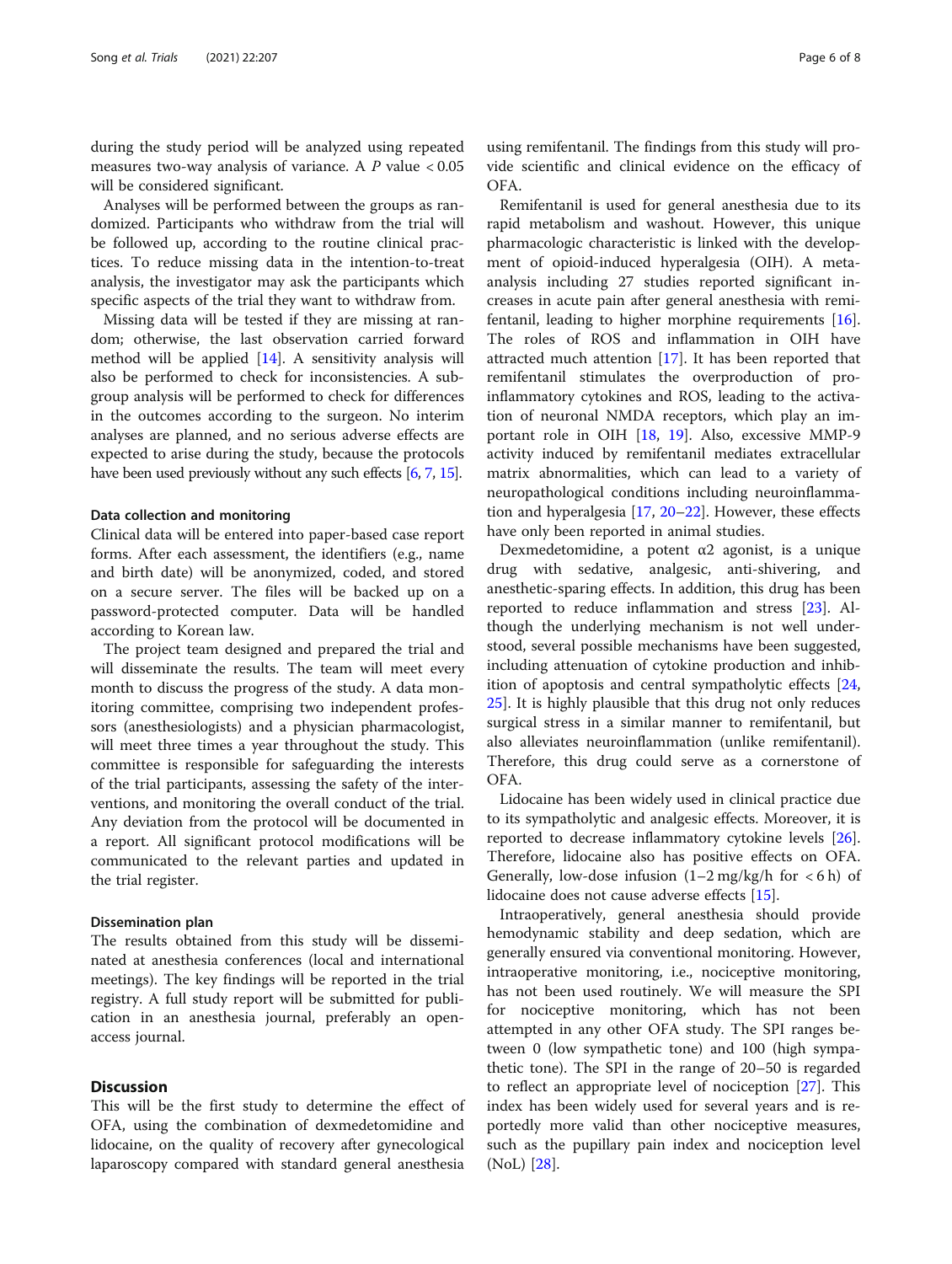<span id="page-6-0"></span>In addition, this study aims to determine whether OFA during the postoperative period has positive effects on clinical outcomes such as acute postoperative pain, shivering, and PONV, where such effects might lead to better recovery after surgery. These clinical outcomes will be supported by the measurement of proinflammatory cytokines and ROS levels.

In summary, this study will assess the feasibility and effects of OFA, using dexmedetomidine and lidocaine, during gynecological laparoscopy. Given the increasing requirement for OFA, along with a deficiency in scientific and clinical evidence of its efficacy, this study will provide useful information on this analgesic modality.

# Trial status

This study was approved by the Institutional Review Board of Seoul St. Mary's Hospital Ethics Committee (KC20MNSI0130) on 7 April 2020 and registered at ClinicalTrials.gov [\(NCT04409964](https://clinicaltrials.gov/ct2/show/NCT04409964)) on 28 May 2020. The recruitment of participants started in June 2020. The anticipated recruitment period is 12 months. This protocol is version 2.0 in June 2020.

#### Abbreviations

BIS: Bispectral index; HR: Heart rate; IL: Interleukin; IV: Intravenous; MAP: Mean arterial pressure; MMP: Matrix metalloproteinase; NMDA: N-methyl-Daspartate; OFA: Opioid-free anesthesia; PACU: Post-anesthesia care unit; PCA: Patient-controlled analgesia; PONV: Postoperative nausea and vomiting; QoR-40: Quality of Recovery-40; ROS: Reactive oxygen species; SBP: Systolic blood pressure; SPI: Surgical Pleth Index; TOF: Train-of-four; VAS: Visual analog scale

#### Acknowledgements

Not applicable.

#### Authors' contributions

YEM conceived the study and led the proposal and protocol development. JYS and HC contributed to the study design and to the development of the proposal. MC was the lead trial methodologist. JK supported by reading the manuscript critically and providing relevant comments. All authors reviewed, read, and approved the final manuscript. All named authors adhere to the authorship guidelines of Trials; the authors have agreed to the publication and have contributed to the writing of the manuscript. No professional writer has been involved.

#### Funding

This research was supported by the National Research Foundation of Korea (NRF) grant funded by the Korean government (Ministry of Science and ICT) (No. 2020R1G1A1008405). The funder played no part in the study design; the collection, management, analysis, or interpretation of the data; the writing of the report; or the decision to submit the report for publication.

#### Availability of data and materials

The data generated in this study can be shared after a reasonable request to the corresponding author.

## Declarations

#### Ethics approval and consent to participate

This study was approved by the Institutional Review Board of Seoul St. Mary's Hospital Ethics Committee (KC20MNSI0130) on 7 April 2020. The trial's protocol was registered at ClinicalTrials.gov (NCT04409964) on 28 May 2020. Investigators will identify eligible participants according to the inclusion criteria. Eligible participants will receive written and oral information and will

be included after investigators have obtained informed written consent. A similar process will be done for the ancillary study. These materials are available from the corresponding author on request. Any changes to the protocol or severe adverse events will be reported to the data monitoring committee. Confidentiality of the data and the results of monitoring will be protected.

#### Consent for publication

Not applicable.

#### Competing interests

All the authors declare that they have no competing interests.

#### Author details

<sup>1</sup>Department of Obstetrics and Gynecology, Seoul St. Mary's Hospital, College of Medicine, The Catholic University of Korea, 222 Banpo-daero, Seocho-gu, Seoul 137-701, Republic of Korea. <sup>2</sup> Department of Anesthesiology and Pain Medicine, Seoul St. Mary's Hospital, College of Medicine, The Catholic University of Korea, 222 Banpo-daero, Seocho-gu, Seoul 137-701, Republic of Korea.

# Received: 30 June 2020 Accepted: 2 March 2021<br>Published online: 12 March 2021

#### References

- 1. Lavand'homme P, Estebe JP. Opioid-free anesthesia: a different regard to anesthesia practice. Curr Opin Anaesthesiol. 2018;31(5):556–61.
- 2. Kharasch ED, Brunt LM. Perioperative opioids and public health. Anesthesiology. 2016;124(4):960–5.
- 3. Callinan CE, Neuman MD, Lacy KE, Gabison C, Ashburn MA. The initiation of chronic opioids: a survey of chronic pain patients. J Pain. 2017;18(4):360–5.
- 4. Kumar K, Kirksey MA, Duong S, Wu CL. A review of opioid-sparing modalities in perioperative pain management: methods to decrease opioid use postoperatively. Anesth Analg. 2017;125(5):1749–60.
- 5. Mulier JP. Is opioid-free general anesthesia for breast and gynecological surgery a viable option? Curr Opin Anaesthesiol. 2019;32(3):257–62.
- 6. Bakan M, Umutoglu T, Topuz U, Uysal H, Bayram M, Kadioglu H, et al. Opioid-free total intravenous anesthesia with propofol, dexmedetomidine and lidocaine infusions for laparoscopic cholecystectomy: a prospective, randomized, double-blinded study. Rev Bras Anestesiol. 2015;65(3):191–9.
- 7. Feld JM, Hoffman WE, Stechert MM, Hoffman IW, Ananda RC. Fentanyl or dexmedetomidine combined with desflurane for bariatric surgery. J Clin Anesth. 2006;18(1):24–8.
- 8. Vinik HR, Kissin I. Rapid development of tolerance to analgesia during remifentanil infusion in humans. Anesth Analg. 1998;86(6):1307–11.
- 9. Myles PS, Hunt JO, Nightingale CE, Fletcher H, Beh T, Tanil D, et al. Development and psychometric testing of a quality of recovery score after general anesthesia and surgery in adults. Anesth Analg. 1999;88(1):83–90.
- 10. Lee JH, Kim D, Seo D, Son JS, Kim DC. Validity and reliability of the Korean version of the Quality of Recovery-40 questionnaire. Korean J Anesthesiol. 2018;71(6):467–75.
- 11. Myles PS. Measuring quality of recovery in perioperative clinical trials. Curr Opin Anaesthesiol. 2018;31(4):396–401.
- 12. Kim SY, Kim JM, Lee JH, Song BM, Koo BN. Efficacy of intraoperative dexmedetomidine infusion on emergence agitation and quality of recovery after nasal surgery. Br J Anaesth. 2013;111(2):222–8.
- 13. Lee WK, Kim MS, Kang SW, Kim S, Lee JR. Type of anaesthesia and patient quality of recovery: a randomized trial comparing propofol-remifentanil total i.v. anaesthesia with desflurane anaesthesia. Br J Anaesth. 2015;114(4): 663–8.
- 14. Bell ML, Fiero M, Horton NJ, Hsu CH. Handling missing data in RCTs; a review of the top medical journals. BMC Med Res Methodol. 2014;14:118.
- 15. Estebe JP. Intravenous lidocaine. Best Pract Res Clin Anaesthesiol. 2017;31(4): 513–21.
- 16. Fletcher D, Martinez V. Opioid-induced hyperalgesia in patients after surgery: a systematic review and a meta-analysis. Br J Anaesth. 2014;112(6): 991–1004.
- 17. Lv CC, Xia ML, Shu SJ, Chen F, Jiang LS. Attenuation of remifentanil-induced hyperalgesia by betulinic acid associates with inhibiting oxidative stress and inflammation in spinal dorsal horn. Pharmacology. 2018;102(5–6):300–6.